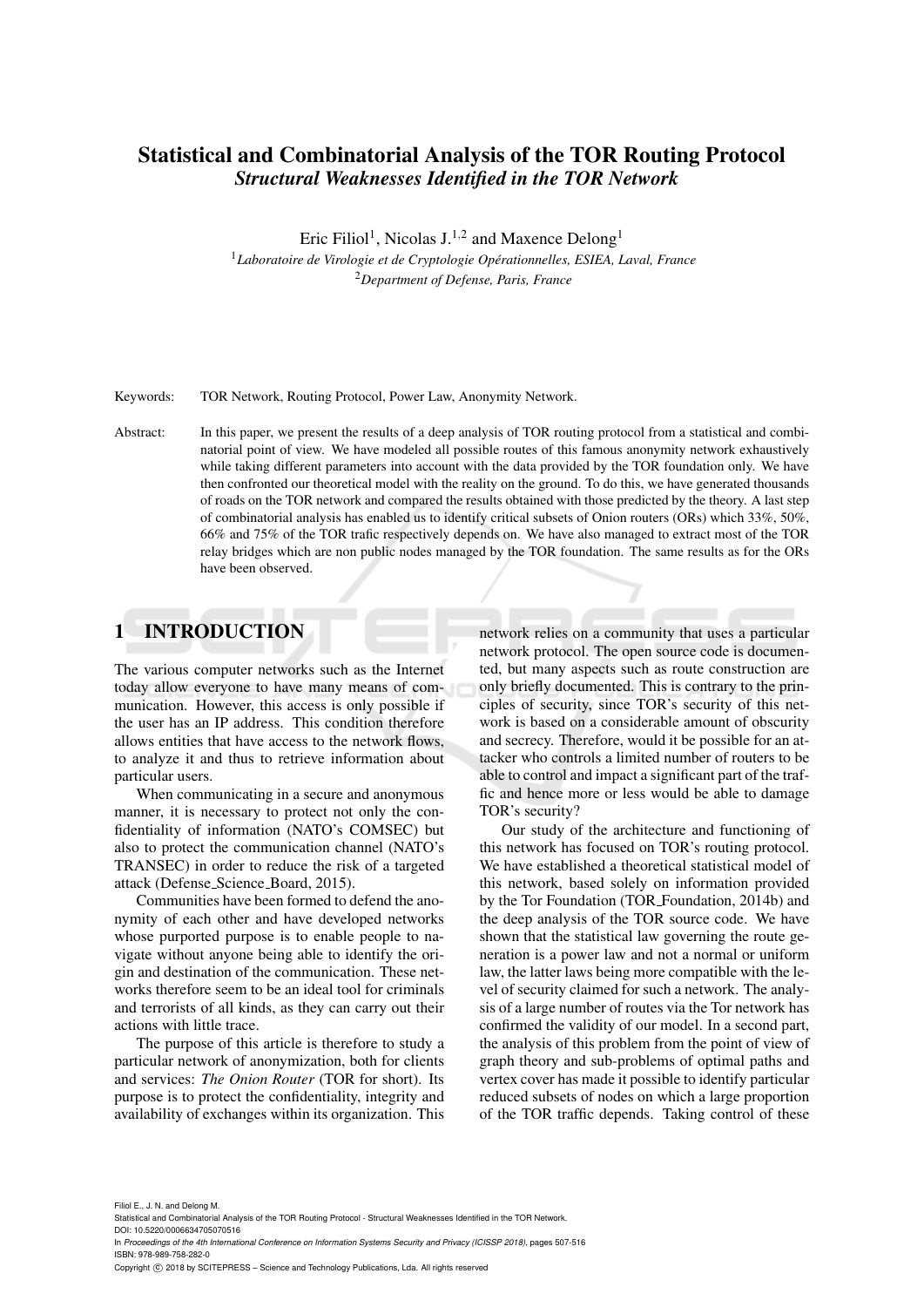nodes by an attacker could significantly damage the security of the TOR network.

The paper is organized of follows. Section 2 shortly presents what the TOR network is and how it works. Then Section 3 presents our statistical analysis of the TOR routing protocol. Section 4 refines our results through a combinatorial analysis. Before concluding in Section 6, we discuss in Section 5 how our results may impact the TOR general security. All data related to this study are publicly available on (Filiol) et al., 2017).

### **DESCRIPTION OF THE TOR**  $\overline{2}$ **PROTOCOL**

The TOR project is a complex architecture and due to lack of space we will only give a brief description of its structure and how it works, for the paper to be self-contained. The interested reader will find detailed information in (TOR\_Foundation, 2014b; TOR\_Foundation, 2014d; TOR\_Foundation,  $2014a$ ).

The Tor Project Inc. is a non-profit foundation located in Massachusetts. It was founded in December 2006 by seven computer scientists, including Roger Dingledine and Nick Mathewson. It is primarily responsible for software maintenance — including the Tor Browser and Tail — for the Tor anonymous network.

The Tor protocol is directly derived from a project developed within the United States Naval Research Laboratory in which Paul Syverson participated (Goldschlag et al., 1996; Syverson et al., 1997). Its purpose was to provide the armed forces with a network that provided TRANSEC and COMSEC. The Tor project was born in 2004 thanks to this laboratory which opened the source code and provided the necessary funding. Today the organization is funded by donors and government agencies, including the US Department of State Bureau of Democracy and the German Federal Foreign Office (see (Delong et al., 2018) for a deep OSINT analysis of the Tor project and foundation).

#### $2.1$ **TOR Architecture**

The Tor network consists of about 12,000 routers divided into two families, relays and bridges. The Tor Foundation publishes almost all the information in the first category, and quite nothing for the second category in order to prevent a state from denying access to the network because it does not have the IP addresses of these hidden nodes.

The Tor network is organized into several levels where routers have multiple roles. These depend on the trust placed in them by the network, which is particularly dependent on the time of activity. The different roles by level are:

- Four Authority levels are identified:
	- Nine Directory authorities and Bridge authorities. They list all the routers - relays or bridges — in the network, analyze the bandwidth, assign them a particular weight — depending on age, bandwidth and stability. They also assign specific roles to routers and establish, sign and publish a document called consensus file. The IP addresses of these servers are listed directly in the source code of TOR.
	- Directory caches that download authorities' data to cache them for distribution to customers who request them.
	- Fallback directory mirrors which are cache servers whose IP addresses are also written in the code. They allow clients to download the consensus file during initialization connection.
	- $-$  HSDir which are servers equivalent to the Internet DNS servers. They hold the information to contact a hidden service such as the addresses of the *introduction points*, defined below.
- For the TOR routers:
	- $-$  the *Exit* node is the third router of a circuit intended to transmit the network stream to the Internet
	- $-$  the *Non exit* node is a router that only processes incoming or internal flows in Tor.
	- $-$  the *Entry* node is the first router to which a client addresses itself to go through Tor.
	- $-$  the *Guard* node is an input router to the  $Tor$  network. It also has the role of non exit router and can therefore process internal network flows.
	- $-$  the *Bridge* node (TOR\_Foundation, 2014d) is a router whose information is only partially published and whose purpose is to allow customers to bypass censorship. Currently, they are acting as entry routers. As for this particular class, we have developed an automatic extraction procedure which is non public. At the present time, a first list of more than 2,500 bridges (on a total number of  $3,000-3,500$ ) have been extracted (Filiol et al., 2017) as well as many information about the way bridges are managed behind the scene. Recently the Tor foundation has increased the number of bridges but this does not change anything with respect to our extraction procedure.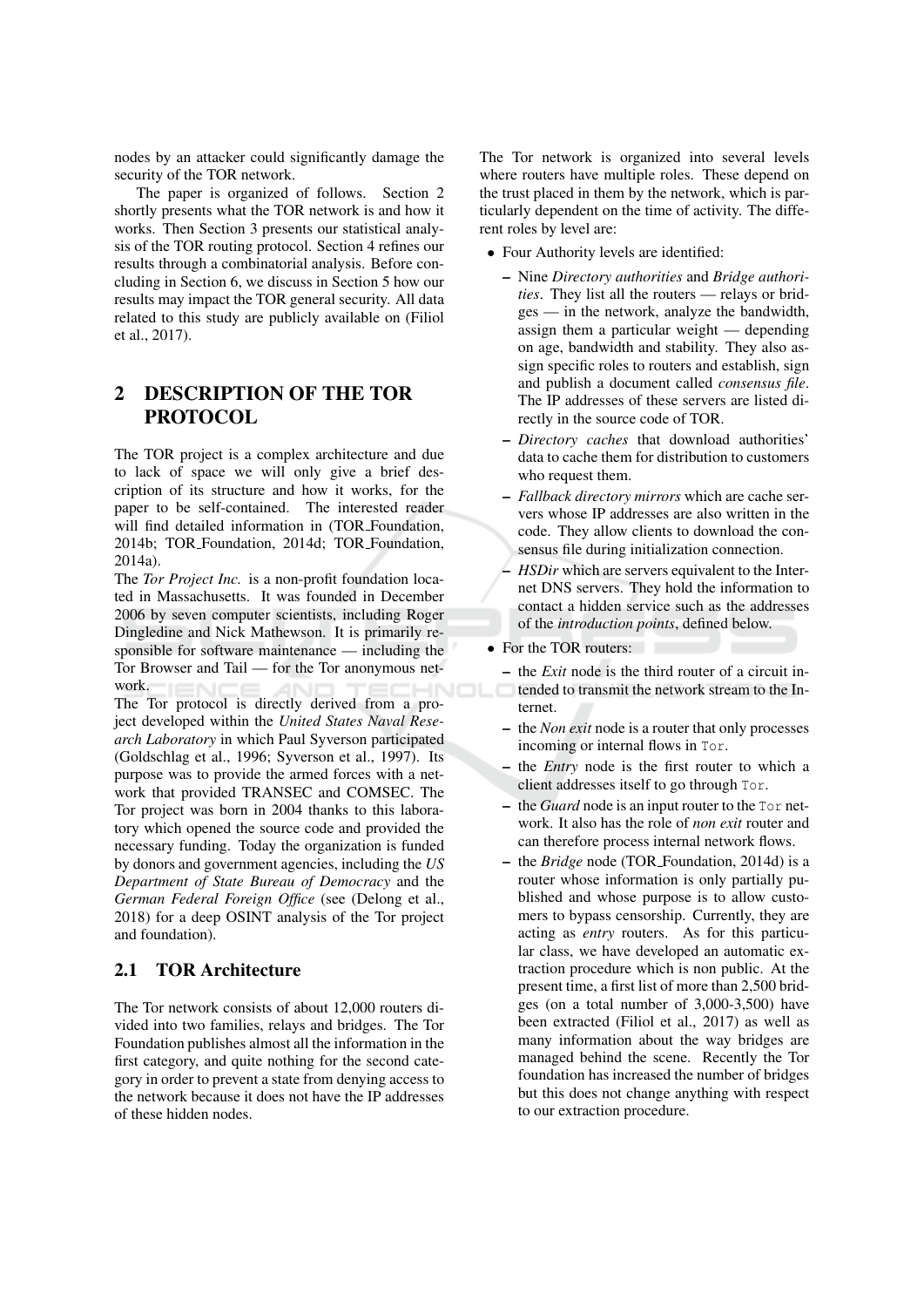- To provide services within the network:
	- The *hidden service* is a server that will only accept incoming connections through a particular protocol. The initiators of the connection will not be able to learn the IP address of the service in order to preserve its anonymity.
	- $-$  The *introduction point* is a router (*relay* type) connected to a service hidden by a particular circuit and which allows a client to submit an appointment request for establishing a connection.
	- The rendezvous Point is a router (relay type) that connects two independently built circuits, one by a client and the other by a hidden service to allow end-to-end exchanges.

#### $2.2^{\circ}$ **TOR Protocol Description**

The Tor protocol manages two types of communications, either to the Internet network (external circuits, three routers) or to its internal network (internal circuits, six routers) through which an end-to-end flow will be exchanged between a client and a server. To build TOR routes (or circuits), clients and servers of the Tor network build routes consisting of three second level routers. A route consists of an entry router, a relay non-exit router and a relay specific router depending on the type of communication. From the client, the connection to the third server is either to an *exit relay* (connection to the Internet) or any relay (connection with a hidden service). In this latter case, a special protocol is used to establish the junction between two independently constructed circuits that meet at a point called *rendezvous point* (or RP).

## **STATISTICAL ANALYSIS OF** 3 **THE TOR ROUTING** PROTOCOL

We essentially focuses on the public routers in the rest of the papers (external circuits). As far as bridges are concerned, it is sufficient to say that we have obtained similar results (6-node circuits) as for public routers. Other information are not public.

#### **Consensus and Details Files**  $3.1$

The Tor routing protocol relies on the consensus file which contains all the available TOR routers<sup>1</sup>. It is

renewed every hour. It is downloaded by the Tor protocol during each first communication and then every two hours. This file is created, signed and published by the *authority* routers. It is also possible to retrieve enriched information, including probabilities by router type, by downloading the *details* file<sup>2</sup>. Essential information we need is:

- the router name and its fingerprint (in fact the SHA-1 value of its public key).
- IP address with useful ports.
- Router role and type.
- A weight called consensus weight which is voted by the *authority* servers and depends in particular on the bandwidth.
- Probabilities of choosing this type of router (guard, middle, exit) when establishing a route.
- $\bullet$  An exit policy when the router belongs to the *exit* type as well as the ownership family, i. e. all the routers that belong to the same owner. This is provided by the latter if he wishes.
- A published bandwidth.

A very first analysis (see Figure 1) clearly shows that the distribution of routers is far from being uniform and exhibits a wide dispersion. In the minds of the



Figure 1: *middle* router probability distribution.

general public, the choice of each router is made randomly. This popular belief is false insofar as it implies that each node has the same probability of being chosen.

It remains to determine how the Tor protocol uses the weight assigned to a router when selecting a node of a circuit (TOR\_Foundation, 2014c). First, it will use a random value (use of the OpenSSL library) and is considered to be of quality.

Building a circuit requires the choice of three separate routers. In the case of an external route, the protocol will have to choose a guard, a middle and a exit node. To make this choice, the protocol groups routers by type. If necessary, it eliminates routers that

<sup>&</sup>lt;sup>1</sup>The file can be downloaded on https://metrics. torproject.org/collector.html

<sup>&</sup>lt;sup>2</sup>https://metrics.torproject.org/onionoo.html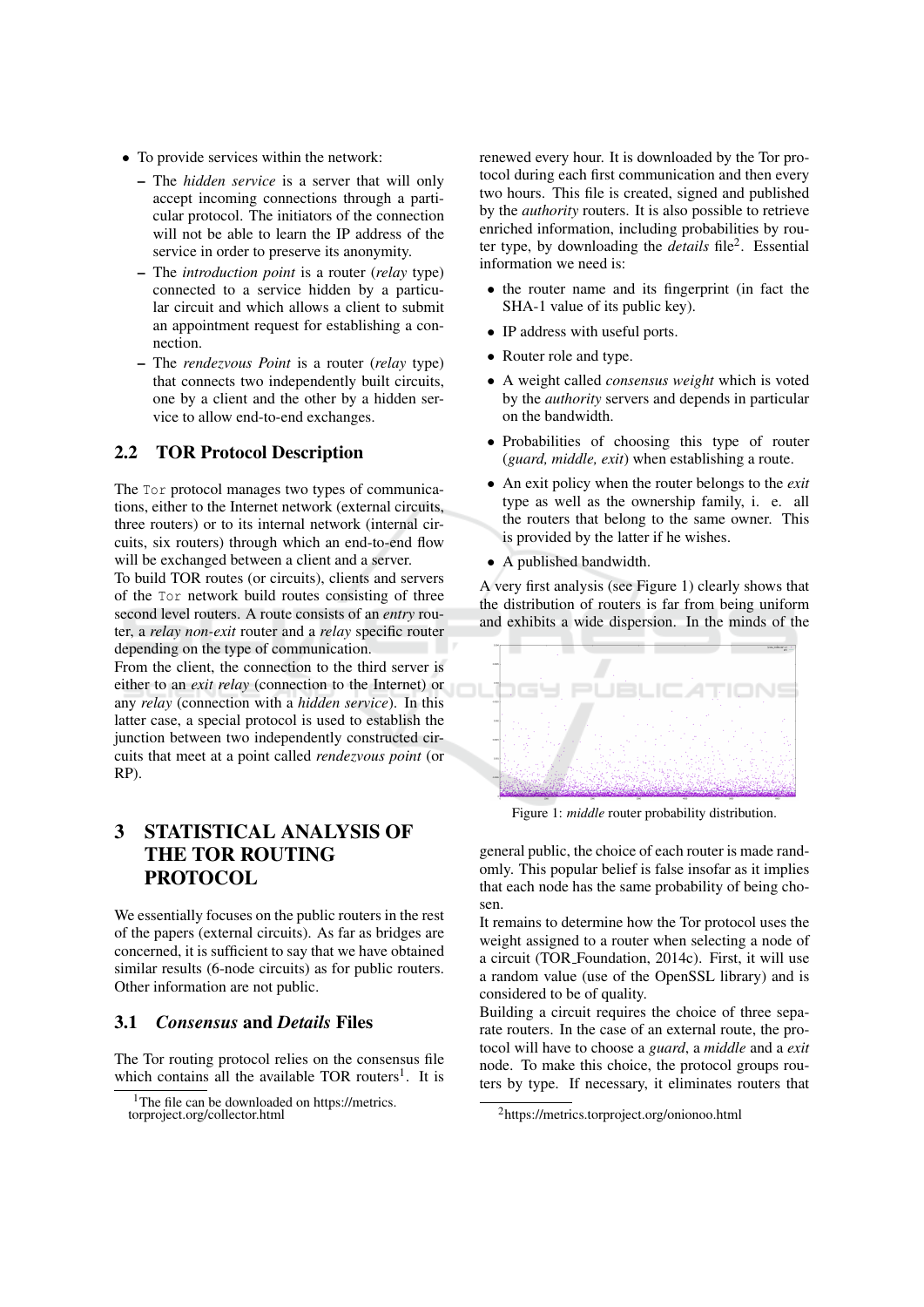are not specification-compliant. Then, it computes the different sums of the weights and chooses a random value  $r$  between 0 and this sum. Finally, it scrolls through the list of the type considered by summing weights up to *i*-th rank such as  $\sum_{i=0}^{j=i-1}$  weight  $i < r$ 

and 
$$
\sum_{j=0}^{j=i}
$$
 weight<sub>j</sub> > r.

This choice is not a priori questionable since it weighs certain routers according to their stability, duration of network activity and available bandwidth. However, this weighting is already partly undermining the supposed equiprobability. After this first observation, it is important to study the extent to which this particular weight influences possible choices. Indeed, if it is possible to favor certain routers, it is therefore possible for the Tor foundation to restrict the choice of routers to particular subsets.

#### $3.2$ **Theoretical Statistical Model**

Since the open source code of Tor is very large and complex, we first implement the automatic extraction of all relevant data the writing of routers given by the *details* file and to analyze them. It has then been possible to find the links between probabilities and weights. Indeed, if we sort the routers by type *guard*, *middle, exit, it appears that we have a constant ratio:* 

$$
\frac{\text{consensus\_weight}_{\text{router}}}{\text{probability}_{\text{router}}} = C_{\text{router\_type}}
$$

The constant value  $C_{\text{router-type}}$  depends on the router type as follows:

• *guard* nodes:

$$
C_{guard} = \sum_{i \in \text{guards}} \text{consensus\_weight}_i;
$$

• *middle* nodes with *guard* flag set:

$$
C_{middle\_guard} = \frac{C_{guard} \times C_{middle\_guard}}{C_{guard} - C_{middle\_guard}}
$$

• *middle* nodes without any flag set:

$$
C_{middle\_seul} = \frac{1}{2} \sum_{i \in middles} \text{consensus\_weight}_i;
$$

 $\bullet$  *exit* nodes:

$$
C_{exit} = \sum_{i \in exits} \text{consensus\_weight}_i;
$$

Moreover, we established other relationships between those values:

$$
C_{guard} \approx \frac{C_{middle\_guard} + C_{middle\_seul}}{2}
$$

 $C_{middle\_guard} \approx C_{middle\_sell} \times (1 + \sqrt{2})$ 

All these relationships have been used to calculate the probability of choosing the next router knowing the choice of the precedent ones. Indeed, the specifications of the Tor network require that two routers on the same circuit do not belong to the same x.y.z.w/16 subnetwork (class B) as well as to the same (Johnson et al., 2013) family. Finally, the Tor network seeks to optimize its own workload. This is why the *consen*sus files are established every hour in order to change these weights by router. This has the effect of influencing client choices. Let us precise that a highly multithreaded implementation enables to process any new version of the consensus file in less than 5 minutes (around 10 billions of possible routes).

In order to synthetize all these information and build our model, we used the following procedure:

- 1. Get the *details* file.
- 2. Count the router numbers (relay and bridges).
- 3. For the relay family, sort routers according to their type (guard, middle, exit) with respect to their weight.
- 4. For bridge routers as well as for nodes in the third position of an internal circuit, calculate an empirical probability and then sort all the routers in each category with respect to it.
- 5. Calculate the sum of weights or probabilities on parts of each type.

The results obtained show that the impact of weight is not negligible. Indeed, in the case of *middle* and *exit* routers, the probability of choice follows a power law that favors a minority since about 80% of the total weight is given to 20% of the nodes. The detailed mathematical results are given in Appendix.

It is therefore possible, with a good probability, to restrict the study of Tor routes to a part of them by considering only sub-sets of each type (Table 1).

After having determined the predominant parameter in the choice of routers and knowing the constraints imposed in the construction of a circuit, it is possible to generate all the routes and to accumulate for each router the conditional probabilities of being chosen given the circuit. By noting  $K$  the routers of a type which is compatible with the previous nodes,  $W_k$  the weight of router k and  $C_K$  the constant of the type considered, the probability  $P_i$  of the router  $i \in K$ is computed as follows:

$$
P_i = \frac{W_i}{C_K}
$$

The cumulation of these probabilities gives an occurrence for each of the roles for each router. The results of these occurrences for approximately 1 billion and 10 billion generated external circuits are presented in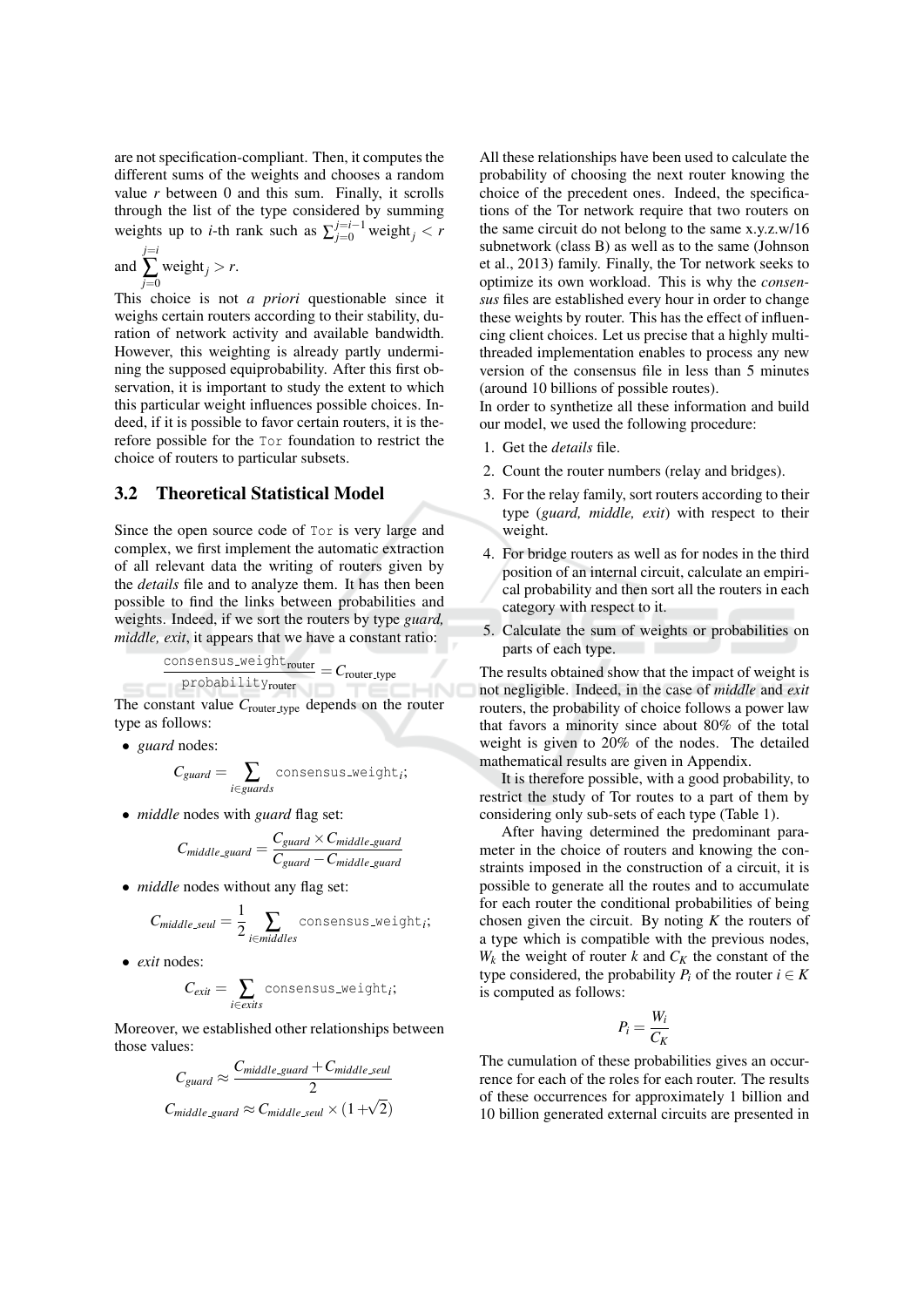| Proba | Guard fraction |       | Middle fraction |         | Exit fraction |         | Number of routes |
|-------|----------------|-------|-----------------|---------|---------------|---------|------------------|
| 50%   | 1/2            | 81.6% | 1/4             | 78.1%   | 1/4           | 78%     | 308 millions     |
| 66%   | 1/2            | 81.6% | 1/3             | 85,5%   | 1/2           | 95.5%   | 823 millions     |
| 75%   | 2/3            | 91.0% | 1/3             | 85,5%   | 1/2           | 95.5%   | 1.1 billion      |
| 100%  | A11            | 100%  | A11             | $100\%$ | A11           | $100\%$ | 9.9 billions     |

Table 1: Fraction of ORs involved in different percentage of the Tor routes/traffic.

Appendix. A second important parameter is the number of routes to which a router may belong. Indeed, some routers may belong to fewer circuits than others but this difference is compensated by the weight. Conversely, some nodes may belong to all roads but are downgraded because of their low weight.

#### $3.3$ **Testing of the Statistical Model**

Our theoretical model must now be compared with what is observed within the Tor network in order to validate it or not. In order to have a representative sample with a margin of error of 1% and a confidence level of 99%, we must consider at least 16,500 TOR routes. We wrote a python script, using the Stem library developed by the Tor foundation. We have then extracted more than 60,000 routes considering a change of the router of entry or not  $3$ .

The comparison between the results obtained from the data extracted and processed by the algorithm and all generated routes validates our model. Figure 2 represents the occurrences obtained for the different types of routers when generating routes and shows that, according to the established model, they follow a power law. Therefore, the weight assigned to each router is the parameter that influences the choice made by the protocol (see Table 2). It is also important to look at the case of internal circuits (used to access to hidden services). In this case, the probability of the third router on the circuit cannot be established directly from the data provided by the Tor foundation. It was therefore necessary to identify the proportions of each type of router (*guard, middle, exit*) positioned in third position. Thus, it became possible to determine the constants necessary for calculating probabilities similarly to what was found for an external circuit since the probabilities of the third routers verify the equation<sup>-</sup>

$$
\sum_{i \in guard} \frac{\text{poids}_i}{C_{guard}} + \sum_{i \in middle} \frac{\text{poids}_i}{C_{middle}} + \sum_{i \in exit} \frac{\text{poids}_i}{C_{exit}} = 1
$$

The statistical analysis of the 60,000 routes revealed the following fractions for router types: about  $\frac{4}{7}$  are of *Guard* type, about  $\frac{5}{28}$  are *Middle* routers and about

 $\frac{1}{4}$  are *Exit* nodes. These results are empirical but they identify the significant proportions of relay routers to be considered in the calculation of routes in the case of a study of internal circuits. Similar to external circuits, the study of routes can be restricted to subsets of nodes (see Table 3). It is important to note the ratio  $-$  in the order of 30  $-$  that exists between the total number of routes and the number that we can study while considering 50% of the traffic. Finally, we have compared the observed and theoretical rankings of each router type according to the number of occurrences. The theoretical and observed results are not exactly identical but are very close. In other words, each ranking shows the same list for the most used routers in a slightly different order. This may be due to the fact that theoretical computation are made from the *details* file while the route generation took about two days. As a result, the weighting of each router may have slightly evolved during the votes in order to homogenize flows within the network. In addition, the study was conducted on a small but representative sample size but it is acceptable that on a large number of simulations, the results would converge to the theory.

### **COMBINATORIAL ANALYSIS**  $\blacktriangle$ OF THE TOR ROUTING **PROTOCOL**

The statistical approach has enabled the development of a model that has highlighted subsets of important routers within the Tor network through which a significant portion of traffic transits. However, it is possible to refine these subset if the network is modeled differently. Indeed, the previous study of routes has focused only on routers and not on the links between nodes. The purpose of this section is therefore to analyze how these links can favor some routes over others. This will also reveal that significant fractions of the flow are managed by a particular subset of nodes. Without loss of generality, this new model deals with at external circuits only and when the input router is

 $3$ By default, the configuration freezes the entry router during connection initialization for a period of two to nine months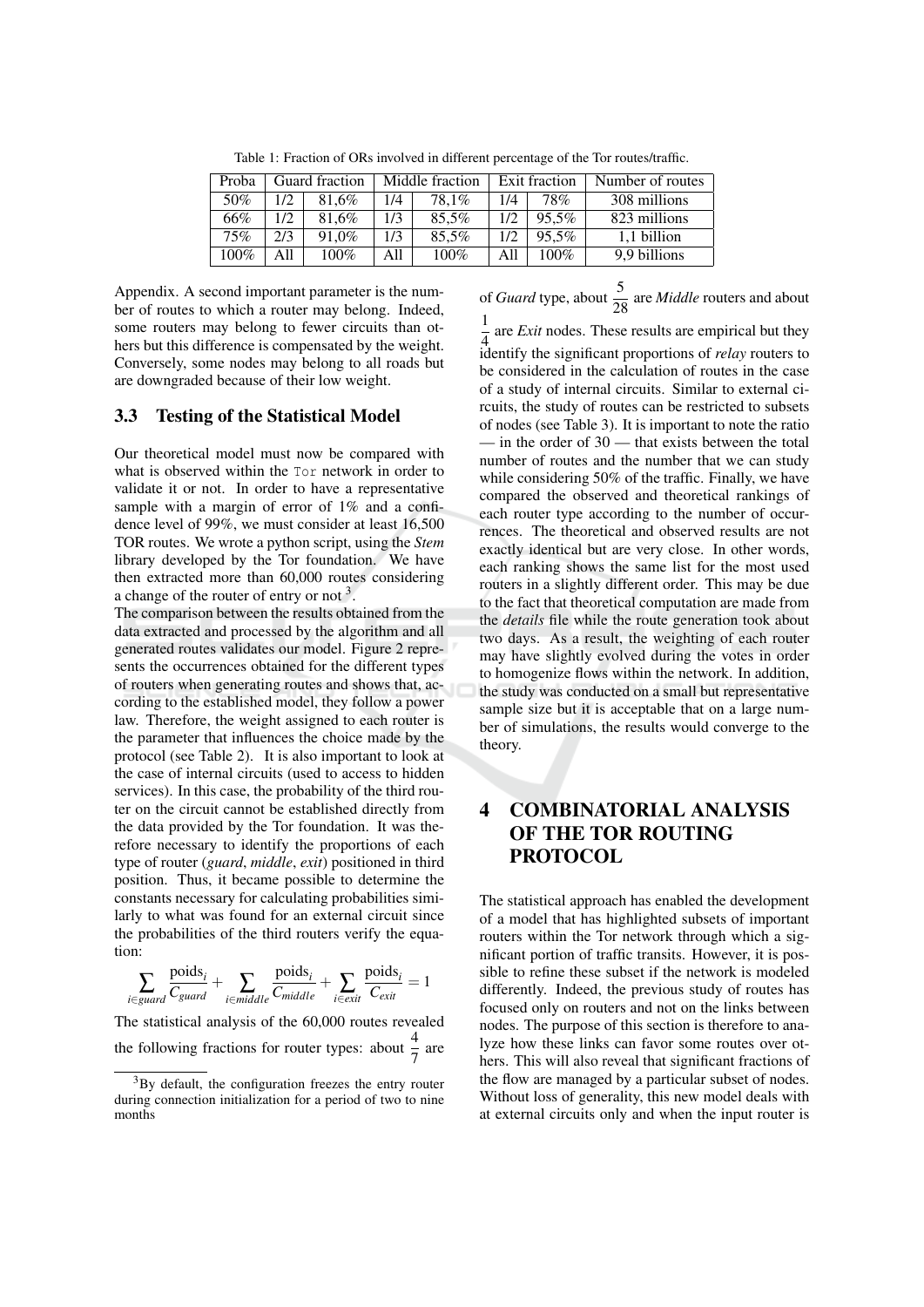

Figure 2: Observed frequencies of router types (guard on the left, middle in the center and exit on the right) with a log-log scale.

|       | Guard     |           | Middle    |           | Exit      |           |
|-------|-----------|-----------|-----------|-----------|-----------|-----------|
| Ratio | Theorical | Virtually | Theorical | Virtually | Theorical | Virtually |
| 1/4   | 58.16%    | 56.44%    | 78.1%     | 78,36%    | 78.01%    | 77.82%    |
| 1/3   | 67,40%    | 68.82%    | 85,49%    | 85.24%    | 86.22%    | 87.09%    |
| 1/2   | 81.59%    | 81,68%    | 94.05%    | 94.47%    | 95.53%    | 96.14%    |
| 2/3   | 91.02%    | 90.51%    | 98.44%    | 98.90%    | 98.98%    | 99.13%    |
| 3/4   | 94,29%    | 93,70%    | 99,35%    | 99,64%    | 99,66%    | 99,64%    |

Table 2: Comparison of the theoretical model and the TOR reality.

Table 3: Fraction of ORs involved in different percentage of the Tor routes/traffic for internal circuits.

| Proba | Guard fraction |         | Middle fraction |         | Relay fraction |          | Number of routes |
|-------|----------------|---------|-----------------|---------|----------------|----------|------------------|
| 50%   | 1/2            | 81.6%   | 1/4             | 78.1%   | 1/4            | $81.1\%$ | 2.7 billion      |
| 66%   | 1/2            | 81.6%   | 1/3             | 85,5%   | 1/2            | $95.5\%$ | 7.2 billion      |
| 75%   | 2/3            | 91.0%   | 1/3             | 85,5%   | 1/2            | 95.5%    | 9.6 billion      |
| 100%  | A11            | $100\%$ | A11             | $100\%$ | A11            | $100\%$  | 86,6 billion     |



Figure 3: Graph model for the Tor routing protocol.

a guard. Additional results can be obtained by contacted the first author.

We modeled the network as a graph (Figure 3) to analyze the problem from a combinatorial perspective. Initially, the vision in vertex cover seemed to be the right solution, but given the weightings that cannot be taken into account effectively in this type of problems, we opted for an optimal path search. The purpose of graph modeling is to try to determine a relationship between the links guard-middle and middle-exit. Thus, routers are represented by vertices and the links by edges, the latter being characterized by a weight.

The calculation of these weights was a real difficulty, since it had to reflect the previous results obtained while being sufficiently discriminating to extract a particular relationship between the *guard-middle* and *middle-exit* links. The weight considered here is therefore a function of the number of routes that use this link as well as the weight of the destination routers. Indeed, previous calculations have shown that these two factors are predominant.

Let us note N the number of routes using edge  $i \rightarrow j$ (Figure 3),  $K$  the set of all destination routers which are compatible with the source router  $i$  and  $p_k$  the weight of the router k. The the weight  $P_{ij}$  of the edge  $i \rightarrow j$  is computed as follows:

$$
P_{ij} = \frac{1}{N} \sum_{n=1}^{n=N} \frac{p_j}{\sum_{k \in K} p_k}
$$

Since each  $i \rightarrow j$  edge has its own weight of  $P_{ij}$ , we calculate the ratio between the total sum of the weights of the links *guard-middle* and the total sum of the links middle-exit. This ratio is taken as a reference to calculate the proportions of each type of routers. In this case, the ratio is about three.

Therefore, in order to determine a subset of exit routers, it will be necessary to determine a subset of *middle* routers and then calculate the total weight of the links *guard-middle* considered (the determination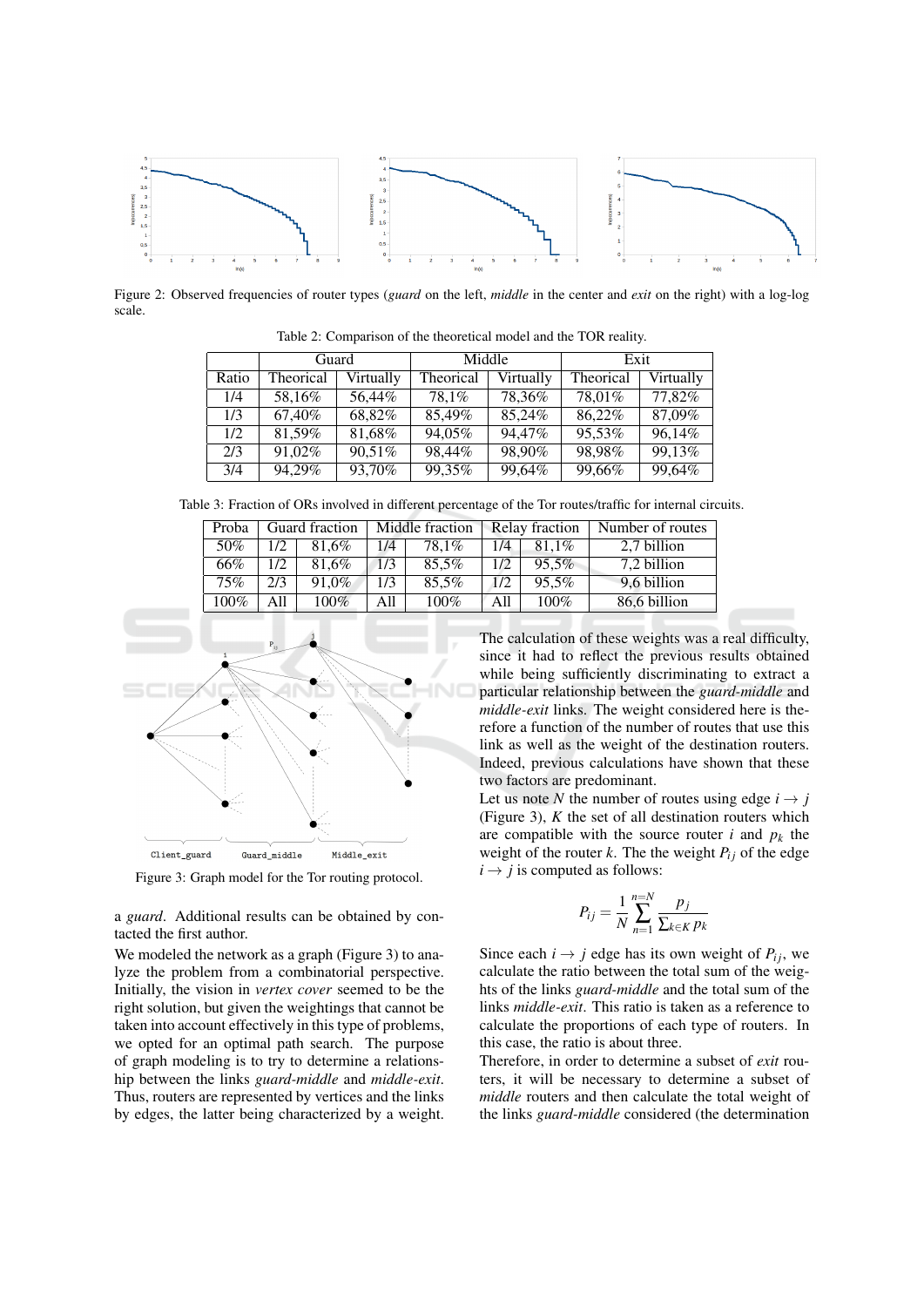

Figure 4: Algorithm description for router links analysis.

of the *middle* nodes leads to the determination of the guard nodes). In our case, we consider the strongest links. Then, to determine the totality of the exit routers, the total weight of *middle-exit* links is deducted from the one obtained above and, considering the most favorable links, the weights of the latter are summed until they obtain a value approaching that calculated (Figure 4).

This modeling has enabled to refine the number and identity of routers of each type that manage a significant proportion of the Tor traffic (Table 4) These

Table 4: Number of top-significant routers per percentage Tor traffic.

| Fraction | Guard | Middle | Exit | Total |
|----------|-------|--------|------|-------|
| 33%      | 755   | 899    | 166  | 1065  |
| 50%      | 1030  | 1217   | 246  | 1463  |
| 66%      | 1326  | 1617   | 342  | 1959  |
| 75%      | 1507  | 1882   | -425 | 2307  |

INC

results thus refine the ratios between the *guard-middle* and *exit* types. Tables 1, 2 and 3 did not take into account the ratio calculated here. Finally, the route analysis confirms the *ratio* found between the number of routers in the *middle* node and the number found in the exit node subsets. Indeed, for three samples of about 5,000 routes in which the input router is fixed — according to the default configuration — as well as for a sample of the same size in which there is an input node rotation, the number of routers per type is given in Table 5.

Table 5: Number of top-significant routers for basic configuration.

|                 | Guard | Middle | Exit |
|-----------------|-------|--------|------|
| Sample 1 (4920) |       | 2123   | 475  |
| Sample 2 (4915) |       | 2085   | 488  |
| Sample 3 (4865) | 1490  | 1976   | 478  |

### **DISCUSSION ABOUT THE TOR** 5 **SECURITY**

Results presented in Section 4 (especially Tables 4) and 5) prove that it is enough to target a reduced subset of nodes (only 1,463 nodes (1,217 middle, of which 1,030 guards and 246 exits) to control 50% of the traffic in Table 4). The interest for an attacker to identify these routers lies in the fact that it can take control of them and then analyze the traffic to correlate the flows (Johnson et al., 2013). Thus, it would be able to remove the anonymity of users - clients and hidden services — by tracking packets end-to-end through special patterns identified or set up in the packets. It seems that the FBI operated in this way when it dismantled the silk road in 2014 (TOR\_Foundation, 2015). The list of subsets we have identified is available in (Filiol et al., 2017). Similarly, in the case of internal circuits as well as in the case where the input router is a *bridge*, it is possible to identify similar subsets.

These node subsets of higher interest are then privileged targets for DDoS (mandatorily from outside the Tor network) or coordinated targeted malware attacks. Therefore, it is interesting to carry out a security analysis of the ports and services which are opened for each of them, since they can constitute potential entry points (a vulnerability scan to look for 0-day vulnerabilities is also a required step). We have used a massive scan tool designed in our lab to analyze top significant routers involved in 50% of the Tor traffic, as well as the first thousand ports and a few other frequently used ones. Table 6 summarizes the results. The results show that two thirds of routers have

Table 6: Open ports for top significant routers controlling 50% of Tor traffic.

| Port            | 21   | 22   | 23   | 25   | 53   |
|-----------------|------|------|------|------|------|
| Number          | 70   | 631  | 17   | 573  | 121  |
| Fraction $(\%)$ | 4.7  | 42.1 | 1.1  | 38.2 | 8.1  |
| Port            | 80   | 109  | 110  | 135  | 139  |
| Number          | 843  | 3    | 64   | 561  | 561  |
| Fraction $(\%)$ | 56.2 | 0.2  | 4.3  | 37.4 | 37.4 |
| Port            | 443  | 445  | 1133 | 1134 |      |
| Number          | 811  | 577  | 10   |      |      |
| Fraction $(\%)$ | 54.1 | 38.5 | 0.7  | 0.5  |      |

open ports because they also serve as SSH, SMTP, DNS, HTTP, POP, HTTPS servers. In addition, many routers have open ports that expose them particularly well. Ports 135,139 and 445 are of high interest for attackers. In addition, these ports are possible targets that can be overwhelmed by syn flooding attacks. This will cause a significant evolution of the *consensus* file, which may then favor some potentially trapped rou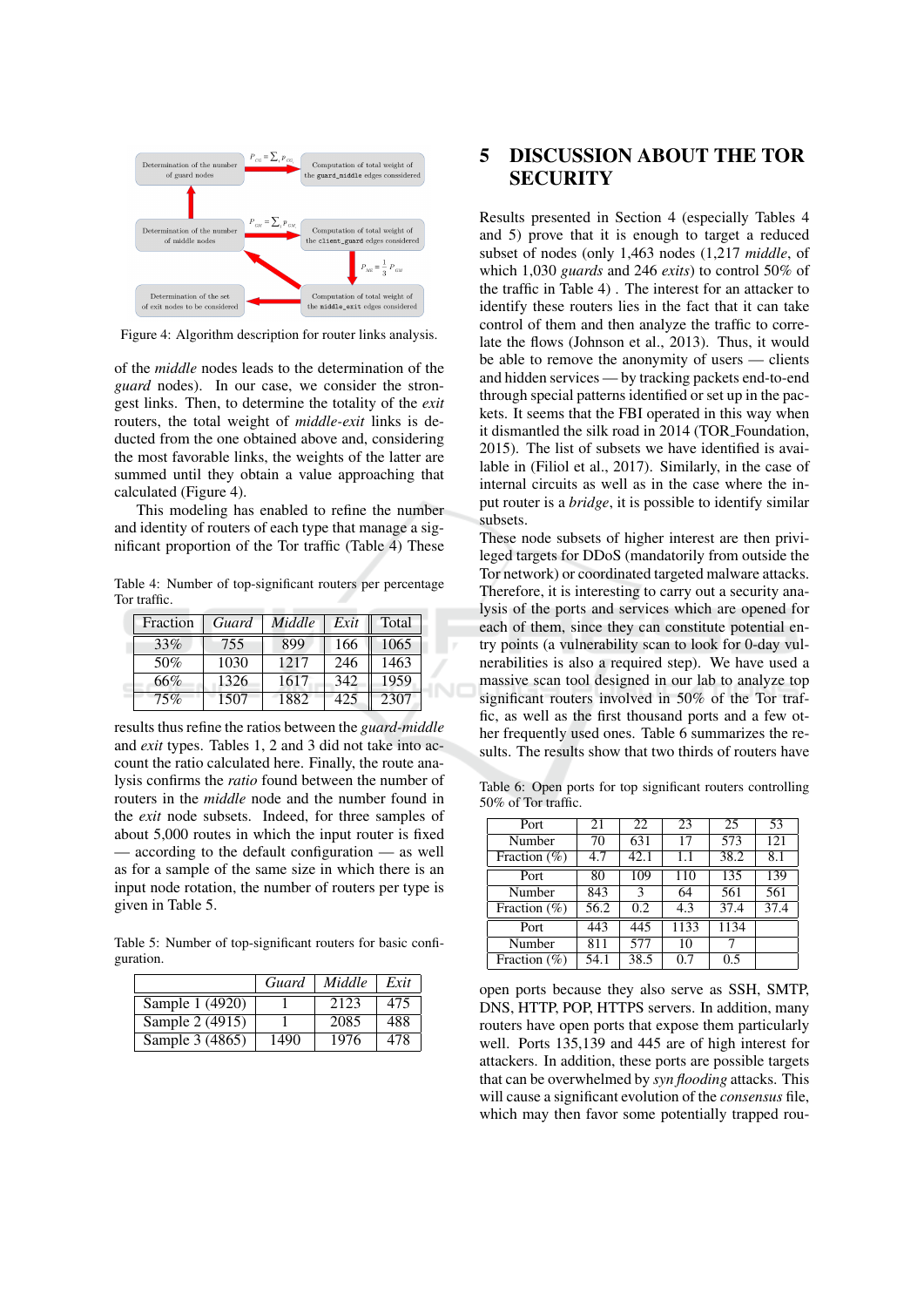ters. Indeed, during the vote, the *authorities* will measure a low bandwidth.

As far as *bridge* routers are concerned, a corrupted machine in *middle* position could count the number of network frames it is relaying when constructing a circuit. It could then determine its own position and hence compare the IP address of the machine right before its own position with those listed by the foundation. It would enable to determine whether the input router is a *bridge* or not. In order to prevent such an attack, it is envisaged to always insert a *guard* router between the *bridge* and the *middle* router. Thus, hidden nodes would be drowned within network users.

#### **CONCLUSION** 6

Our study tends to prove that the security of the Tor network is not optimal. Indeed, since overall security is based on the individual good practices of the router owners, the maximum level that will be reached will not exceed that of the weakest link. The latter can also be set up voluntarily to identify particular users.

It is also important to note that local security (of nodes and servers, protocol strength...) is not sufficient as soon as we deal with a worldwide infrastructure. Having a more global and higher point of view is also important. In this respect, our study has showed the Tor infrastructure too much relies actually on a reduced number of nodes. **ANI** 

Our future work will mostly focus on two aspects. First, we intend to optimize our multi threaded consensus file processing algorithm. The aim is to be able to process any new version of such file and extract top significant node subsets within less than one minute. Second to go on working on the bridge management and its evolution and to refine our extraction algorithm.

## **REFERENCES**

- Alstott, J., Bullmore, E., and Plenz, D. (2014). Powerlaw: A Python Package for Analysis of Heavy-Tailed Distributions. PLoS ONE, 9:e85777.
- Clauset, A., Shalizi, C. R., and Newman, M. E. J. (2009). Power-law distributions in empirical data. SIAM Rev.,  $51(4):661-703.$
- Defense\_Science\_Board (2015). Study on 21st century military operations in a complex electromagnetic environment. Office of the Under Secretary of Defense for Acquisition, Technology, and Logistics. http:// www.acq.osd.mil/dsb/eports/2010s/DSB\_SS13-EW\_Study.pdf.
- Delong, M., Fatou, O., Filiol, E., Coddet, C., and Suhard, C. (2018). Technical and osint analysis of the tor project. In *ICCWS*'2018.
- Filiol, E., Delong, M., and J., N. (2017). Results of the tor routing protocol statistical and combinatorial analyses. http://cvo-lab.blogspot.fr/2017/09/preliminaryresults-on-tor-routing.html. Accessed: 2017-09-12.
- Goldschlag, D. M., Reed, M. G., and Syverson, P. F. (1996). Hiding Routing Information. In Anderson, R., editor, Proceedings of Information Hiding: First International Workshop, pages 137-150. Springer-Verlag, **LNCS 1174.**
- Johnson, A., Wacek, C., Jansen, R., Sherr, M., and Syverson, P. (2013). Users get routed: Traffic correlation on tor by realistic adversaries. In Proceedings of the 2013 ACM SIGSAC Conference on Computer & Communications Security, CCS '13, pages 337-348, New York, NY, USA. ACM.
- Syverson, P. F., Goldschlag, D. M., and Reed, M. G. (1997). Anonymous connections and onion routing. In Proceedings of the 1997 IEEE Symposium on Security and Privacy, SP '97, pages 44-, Washington, DC, USA. IEEE Computer Society.
- TOR\_Foundation (2014a). Tor documentation. https:// www.torproject.org/docs/tor-manual.html.en. Accessed: 2017-09-12.
- TOR\_Foundation (2014b). Tor project. https://gitweb. torproject.org. Accessed: 2017-09-12.
- TOR\_Foundation (2014c). The tor project. https:// www.torproject.org/docs/tor.git. Accessed: 2017-09- $12<sup>°</sup>$
- TOR\_Foundation (2014d). Tor specifications.  $https://$ gitweb.torproject.org/torspec.git. Accessed: 2017-09- $12$
- TOR\_Foundation (2015). Did the fbi pay a university to attack tor users? https://blog.torproject.org/ did-fbi-pay-university-attack-tor-users. Accessed: 2017-09-12.

# **APPENDIX**

# **Statistical Model for the TOR Routing Protocol**

The results obtained seem to indicate that the distribution of TOR routes follows a power law distribution (general case including Pareto, Zipf, Mandelbrot laws). We will limit ourselves to the discrete case (however, when the number of data is large enough -which is our case  $\frac{1}{x}$  is possible to work with the continuous version of this law (Clauset et al., 2009). For more detailed information of these laws the reader can refer to (Clauset et al., 2009; Alstott et al., 2014) we also used for statistical analysis.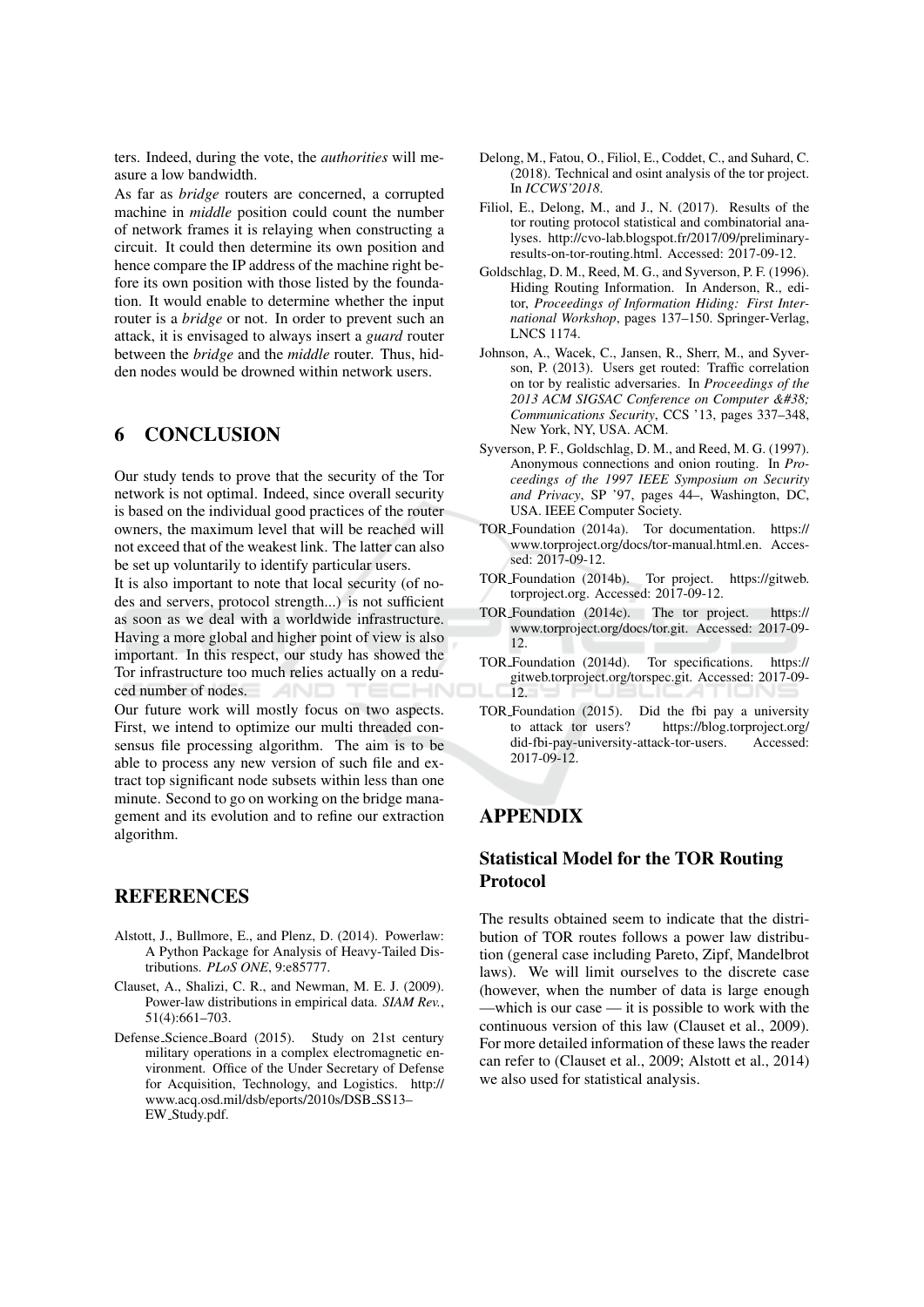A discrete variable  $X$  follows a Power law if its probability density is given by

$$
p(x) = P[X = x] = C \cdot x^{-0}
$$

where  $\alpha$  is a constant parameter called *power parameter* of the law and  $C$  is the proportionality factor. In practice, most of the phenomena obey a power law for some  $x \ge x_{min}$ . The constant C is given by the value  $x_{min}$  using the fact that

$$
\int_{x_{min}}^{\infty} p(x)dx = 1
$$

This results in  $C = \frac{\alpha - 1}{x_{min}^{\text{max}}}$ <br>On a graph with logarithmic scales (log-log representation), the graph of a power law is a line since when noting  $y = P[X = x]$  we can write

$$
\log(y) = \alpha \cdot \log(x) + \log(C)
$$

Another useful representation is the inverse of the so-called cumulative cumulative distribution function  $(P[X|X > x] = 1 - F(x))$ . This is the one we will use here to compare the theoretical law obtained with the empirical law of data. In the following we will limit ourselves to the estimation of the parameters  $\alpha$  (maximum likelihood method, validation by the Kolmogorov-Smirnov adequacy test) and  $x_{min}$ (exhaustive estimation on all the values minimizing the  $D$  value of the Kolmogorov-Smirnov test).

It should be noted that in few cases, the theory suggests that empirical data can be described by two laws, without any clear distinction between the two. In our case. In three cases, the log-normal law has been identified as a possible alternative, but relatively close to the power law. Let us recall that a random variable X follows a log-normal law if  $Y = \ln(X)$  follows a normal law of average  $\mu$  and standard deviation  $\sigma$  (denoted  $LOG - \mathcal{N}(\mu, \sigma)$ ).

For all possible routes (around 10 billions) we have results given in Table 7 and in Figure 5. For

Table 7: Results for all possible TOR routes  $(D)$  represents the Kolmogorov-Smirnov distance between data and model).

| Data                          | α    | $x_{min}$ |      |
|-------------------------------|------|-----------|------|
| Total nodes occurrences       | 1.89 | 1850      | 0.03 |
| <i>Guard</i> nodes occurences | 3.16 | 5239      | 0.04 |
| Middle nodes occurences       | 3.09 | 1223      | 0.03 |
| <i>Exit</i> nodes occurrences | 2.45 | 21361     | 0.05 |

Guard nodes occurences, let us mention the fact that the  $LOG - \mathcal{N}(7.38, 0.956)$  law is a possible alternative law.

Table 8 and Figure 6 provides the results for the top one billion routes. For the Guard nodes occurences, we have  $LOG - \mathcal{N}(5.99, 0.661)$  as possible alternative law while for the *Exit* nodes occurrences,  $LOG - \mathcal{N}(8.47, 0.827)$  can be also an alternative law.

Table 8: Results for 1-billion top TOR routes (D represents the Kolmogorov-Smirnov distance between data and model).

| Data                    | α    | $x_{min}$ |      |
|-------------------------|------|-----------|------|
| Total nodes occurrences | 1.87 | 404       | 0.03 |
| Guard nodes occurences  | 3.09 | 519       | 0.04 |
| Middle nodes occurences | 2.89 | 285       | 0.03 |
| Exit nodes occurrences  | 2 QQ | 11083     | በ በ4 |